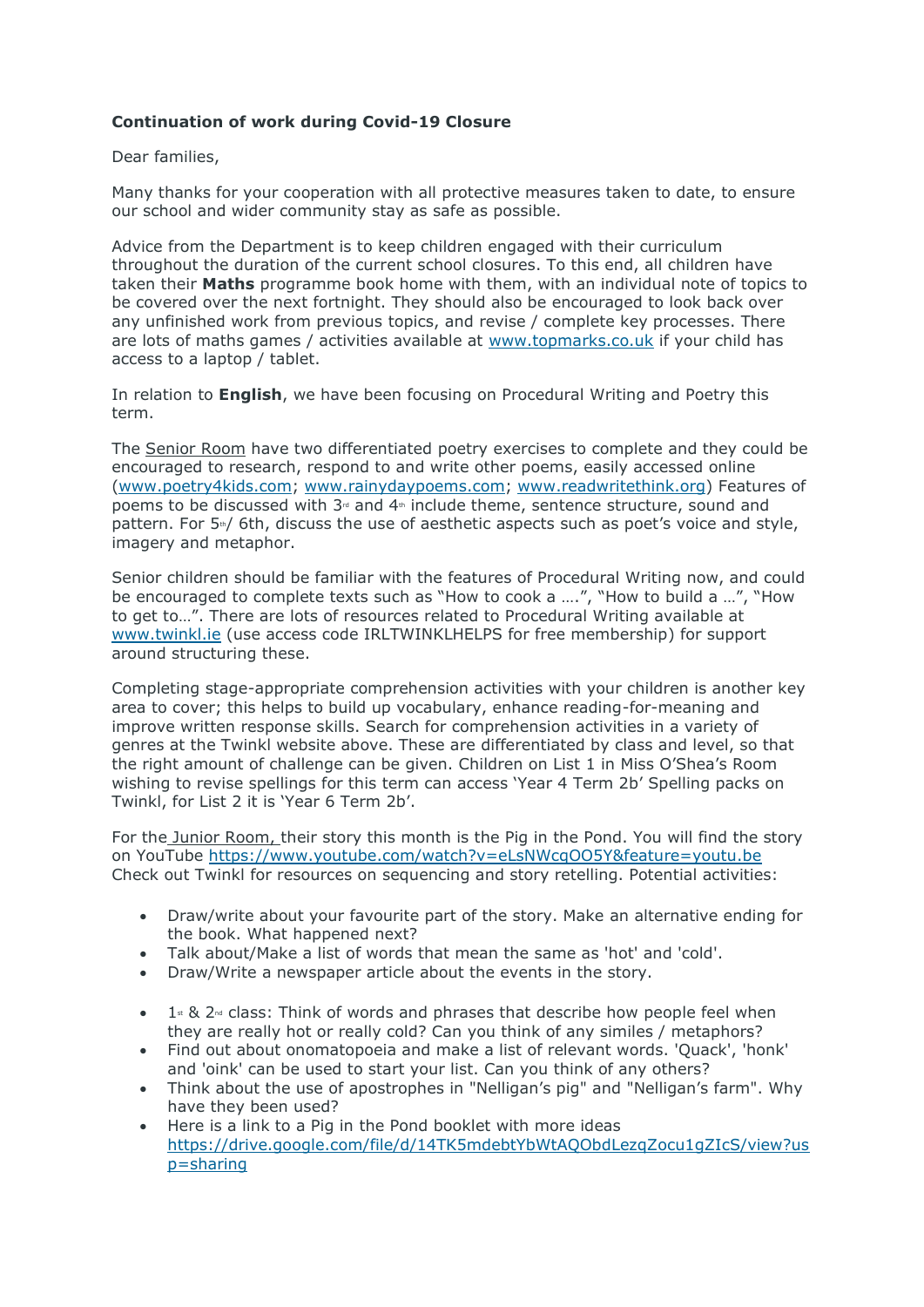Junior room children have also been working on Procedural Writing this term. They are familiar with it as a way of telling someone how to do something using visuals (Junior Infants), Simple sentences (senior Infants) and more detailed sentences  $(1 \cdot 82)$ <sup>d</sup> class). There are lots of resources related to Procedural Writing on Twinkl. Some home-related ideas to get started might be 'How to make a sandwich..' 'How to make my bed….'

The phonics for Junior Room pupils are as follows: *Junior Infants -* Z, w, ng, w, oo(short), oo(long), y, x, ch. You will find songs for these sounds on YouTube; Group 5: [https://youtu.be/KkpRInk9H1k;](https://youtu.be/KkpRInk9H1k) Group 6: [https://youtu.be/b6NRm\\_xIkM4.](https://youtu.be/b6NRm_xIkM4) *Senior Infants*/y/ /igh/ /ie/ sound, /ow/ /oa/ sound, /ir/ & /ur/ for the /er/ sound. *1st Class* /ea/ Spelling words: tea, heat, leaf, each, seaside, beat; /igh/ Spelling words: night, high, might, light, fright, frightening; /y/ Spelling words: fry, dry, crying, sky, myself, try. *2nd Class* /ou/ Spelling words: loud, cloud, found, now, crowd, sunflower; /or/ Spelling words: pork, north, straw, saucepan, jaw, straw; /ey/ Spelling words: key, honey, money, donkey, chimney, journey. You will find videos and learning activities for all these sounds on YouTube and Twinkl. [www.starfall.com](http://www.starfall.com/) has lots of phonics-based activities. Children may also log into their Teach a Monster to Read account to practise their sounds. Browser**:** Children must

use [http://www.teachyourmonstertoread.com/u/2611327](https://www.teachyourmonstertoread.com/u/2611327) **App:** When logging in, set \*(star code) to 2611327 **Player passwords:** Pupil's first name e.g. Mary

### Reading:

Children should be encouraged to read books / novels / factual texts of their own, or to continue with texts from the Oxford Reading Tree scheme that we use at school. This website has an e-library of Oxford Reading Tree books available online for free. <https://www.oxfordowl.co.uk/for-home/find-a-book/library-page/> Storyline Online also has a wonderful library of read-alouds for younger children. <https://www.storylineonline.net/>

Our school **Gaeilge** themes for March and April are An Aimsir, An Teilifís and Ócáidí Speisialta.

Senior Room pupils took home vocabulary sheets for these themes – please encourage them to learn, and correctly spell, key terms. They could then complete sentences, poems, stories, interviews or drama to put this vocabulary into action. You could encourage your children from either room to look at stage-relevant items on [www.cula4.com](http://www.cula4.com/) and there are some good resources related to these themes at [www.scoilnet.ie](http://www.scoilnet.ie/) also. Some helpful resources on Twinkl to support Junior Room learning are: The Weather Audio PowerPoint Gaeilge, Weather words and the Draw the weather worksheet- Tarraing an aimsir. The children have been practising making their own weather reports, eg..

- Dia duit!
- Is mise
- Is maith liom  $(Seniors+)$
- Anois, an aimsir (Seniors+)
- Inniu, tá sé \_\_\_\_\_\_\_.
- Slán leat

TG4 has a weather game to support this.

<https://www.cula4.com/games/aimsir/index.html>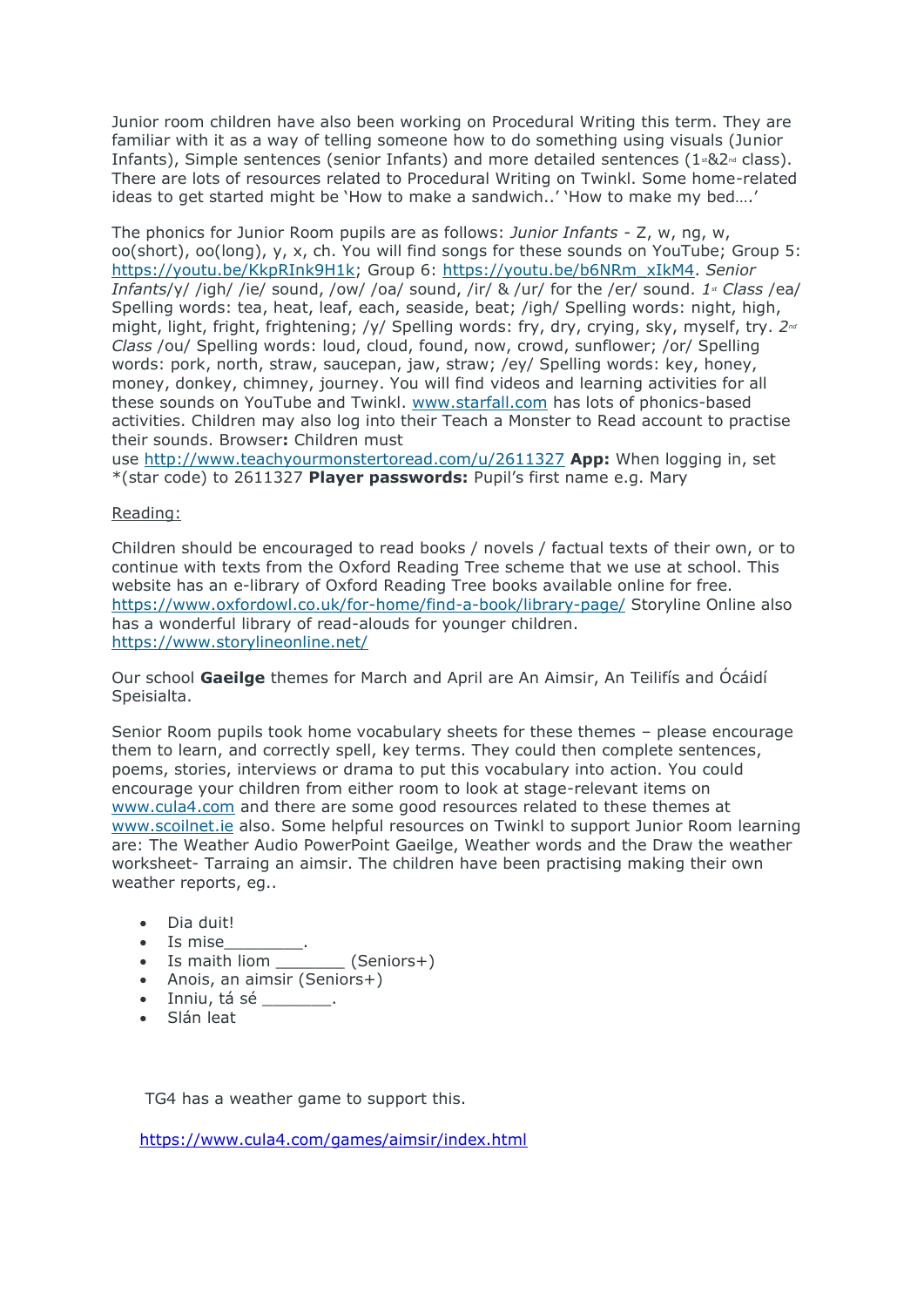### Amhráin (songs)

Here is a song the Junior Room listened to this week.

[https://drive.google.com/file/d/1usdu7ojAn](https://drive.google.com/file/d/1usdu7ojAn-s5bWSehzkwbHM6sFGZiGDE/view?usp=sharing)[s5bWSehzkwbHM6sFGZiGDE/view?usp=sharing](https://drive.google.com/file/d/1usdu7ojAn-s5bWSehzkwbHM6sFGZiGDE/view?usp=sharing)

• Cúig Ubh (Five Eggs)

Cúig (ceithre, trí, dhá, ubh amháin)ubh istigh sa nead Cearc ar gor: glug, glug, glug – Scoilt blaosc, scoilt sí arís, Tháinig sicín amach: tsíp! tsíp!

Translation: Five (four, three, two, one) eggs in the nest A hen brooding: cluck A shell cracks, it cracks again Out comes a little chick: cheep! cheep!

Senior Room pupils have been learning Trasna na dTonnta (Across the waves)

Lyrics displayed under video at this site.

#### <https://www.youtube.com/watch?v=yBdQPhFOSKs>

In relation to **Aistear/SESE** for the Junior room, their theme is The Farm. Junior and Senior infants are learning about the farm and farm animals. Twinkl has some useful resources to support this learning: All about Farm Animals PowerPoint; Grandad's Farm Story; Mothers and their young matching activities. Children could design their own farm using toys at home or drawing their farm. Children could make animals, vegetables, tractors etc. out of Playdough.

For First and Second class, children had each chosen a farm animal to research this month. Here are some kids search engines they may use to begin this research. [https://www.kiddle.co;](https://www.kiddle.co/) [https://www.dkfindout.com/uk/;](https://www.dkfindout.com/uk/) <https://www.worldbookonline.com/wb/products?ed=all&gr=Welcome%21>

Link below to a report template which children may wish to use this to record their information.

[https://drive.google.com/file/d/1wI4KU](https://drive.google.com/file/d/1wI4KU-gWMaPzB1ilGexkNtUir5Wrmqx8/view?usp=sharing)[gWMaPzB1ilGexkNtUir5Wrmqx8/view?usp=sharing](https://drive.google.com/file/d/1wI4KU-gWMaPzB1ilGexkNtUir5Wrmqx8/view?usp=sharing)

For **SESE** in the Senior classroom, following on from our visit to the Little Museum of Dublin, it was intended that the children would be working on 'Life in Ireland since the 1950s', exploring aspects of the lives of people at this time – work, entertainment, diet, cultural pursuits, etc and the major historical developments that occurred for Irish people during this period. Encourage them to look for evidence and artefacts, or speak to someone who lived through this period, to compile a report on this subject. The SESE curriculum is in essence a 'menu' curriculum, so feel free to have a look on [www.nccaplanning.ie](http://www.nccaplanning.ie/) and if your child has a particular area of interest in the fields of History / Geography / Science, of course work with them on this too, and they can share their learning with their classmates on their return to school. Senior Room pupils could also continue to work on individual project choices from their Project booklets if they have time.